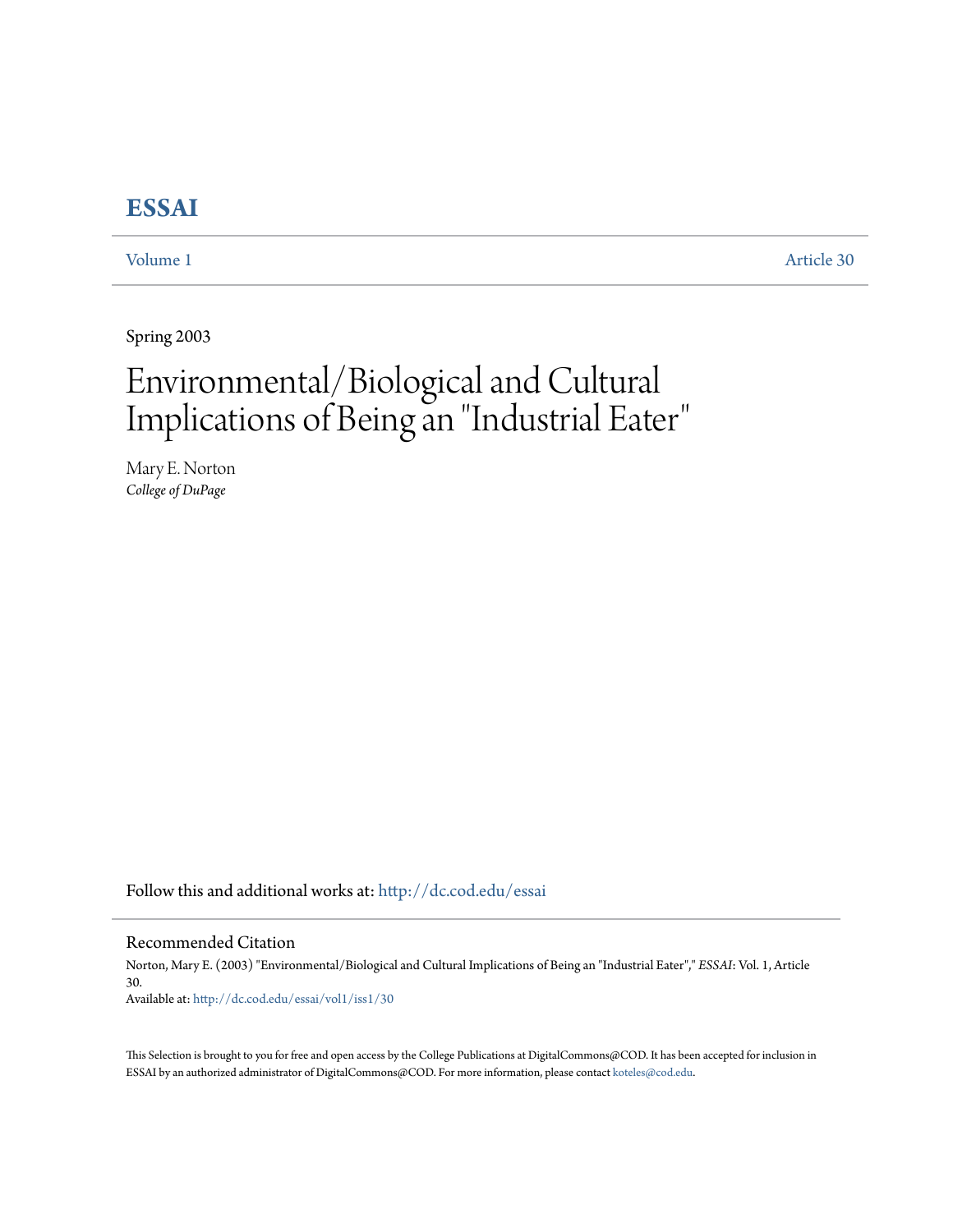Environmental/Biological and Cultural Implications of Being an "Industrial Eater"

### by Mary E. Norton

(Biology 110 and English 130: Honors Seminar)

The Assignment: Write an essay that makes connections between biology and literature, addressing the relationship between the modern industrial process of food production and the act of food consumption.

In "The Pleasures of Eating," Wendell Berry describes the "industrial eater" as:<br>
one who does not know that eating is an agricultural act, who no longer knows or imagines

the connections between eating and the land, and who is therefore necessarily passive and uncritical – in short, a victim. (146)

Berry also proposes that industrial eaters think of food as an agricultural product, and themselves as consumers (145). According to Berry, industrial eaters are unaware of the origins of their food and how it is processed. Their knowledge of food, and the food items they purchase, is controlled by the advertising industry, which is hired and paid for by the food industry. Berry contends that the food industry concerns itself with volume and price rather than quality and health (149).

Unfortunately, the oblivious nature of industrial eating negatively affects the environment on a global scale. Berry claims that, "how we eat determines, to a considerable extent, how the world is used" (149). Industrial eaters, therefore, must include those individuals who regularly patronize the fast food industry, as well as purchase prepackaged, processed foods produced by multinational companies – clueless as to the business practices and policies of the two industries.

Both the fast food industry and the multinational corporations are responsible for placing heavy demands on agriculture to produce high volumes of crops to accommodate their individual needs. This requires farmers to employ industrialized agriculture methods, such as intensive plantings of monocultures to meet these demands. *Environmental Science:* A *Global Concern,* describes industrialized farming as being "highly energy-intensive," because of the heavy consumption of fossil fuels (in the forms of gasoline and diesel fuel) by farm machinery; and, also in its applications of synthetic fertilizers, pesticides and chemicals (Cunningham, Cunningham and Saigo 244).

A new issue associated with agriculture is the development of GMOs (genetically modified organisms), or genetically engineered crops. The film *The Global Banquet: Who's Invited?* discusses the controversy associated with GMOs: the fact that genes are taken from one species and implanted in a completely different species to achieve a particular purpose or effect. The film also questions the consequences of unknown health risks, which may be associated with GMOs, as well as the concept that new products could be created within cells of organisms.

The multinational corporations produce much of the crops used in their food production in third world countries, like India, where methods of industrialized agriculture are employed to accommodate their needs. Farmers have been forced, over the years, to abandon their traditional self-sustaining methods of agriculture in order to raise monocultures of crops the multinationals then export. The corporations require the farmers to purchase genetically engineered seeds, which they have developed in their laboratories. In *Stolen Harvest: The Hijacking of the Global Food Supply,* author Vandana Shiva claims that genetically engineered crops manufactured by corporations pose serious ecological risks and lead to the destruction of biodiversity and increased use of agrochemical (16).

Shiva contends that these practices rob farmers of their livelihoods, and although Indian farmers have been particularly affected, she acknowledges that, "this is a problem being experienced in every society as small farms and small farmers are pushed to extinction. (7).

I feel the definition of the term "industrial eater" accurately describes the type of eater most

1